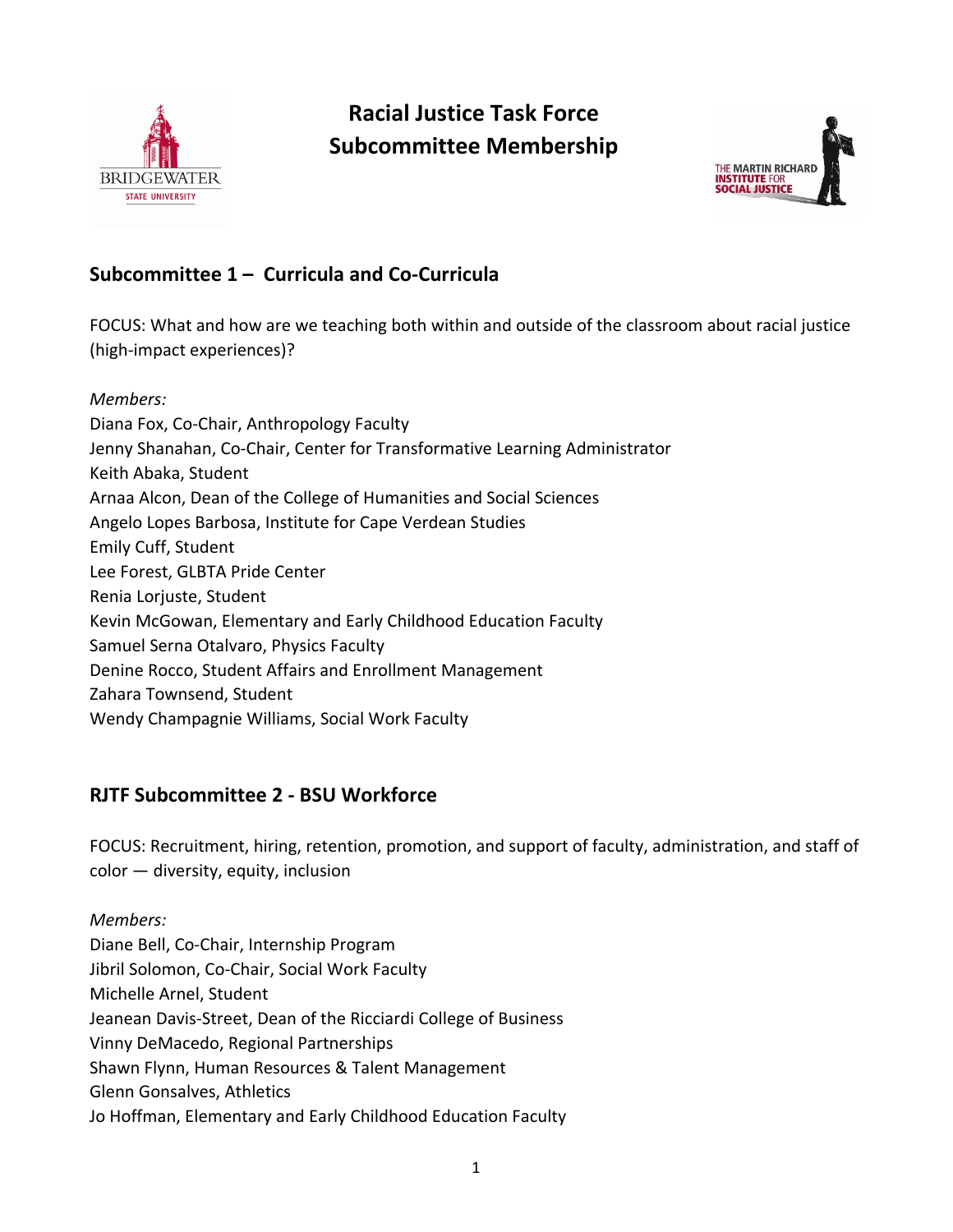# **RJTF Subcommittee 3 - Education, Training, and Continued Learning Opportunities for Faculty, Staff, and Students**

FOCUS: Racial Sensitivity Training / Anti-Racist Training / Cultural Competency / Implicit Bias Training

#### *Members:*

Jabbar Al-Obaidi, Co-Chair, Communication Studies Faculty Joyce Rain Anderson, Co-Chair, English Faculty Mike Froio, Assistant Chief, BSU Police Department Tiffany Harriott, Student Rita Miller, Dean of Undergraduate Studies Luis Paredes, Office of Institutional Diversity Brian Salvaggio, Human Resources & Talent Management Sabrina Victor, Human Resources & Talent Management Judith Willison, Social Work Faculty

### **RJTF Subcommittee 4 - Investing in and Supporting Students**

FOCUS:

Administrative and Organizational Support Structures for Students Student Community / Social Life

#### *Members:*

Sabrina Gentlewarrior, Co-Chair, Student Success and Diversity Emily Portela, Co-Chair, Graduate Student Joseph Clark, Student Elizabeth Ching-Bush, Student Affairs and Enrollment Management Cecilia DeOliveira, Student Success and Diversity Emily Field, English Faculty (Fall 2020, Sabbatical Spring 2021) Jasselle Garcia, Student (Fall 2020) Reid Higginson, Academic Achievement Center Jill Lucchetti, Martin Richard Institute for Social Justice (Fall 2020) Joe Oravecz, Student Affairs and Enrollment Management Luis Pires, Student Mercedes Reid, Student Marquis Taylor, Community member Alexis Wright, Student